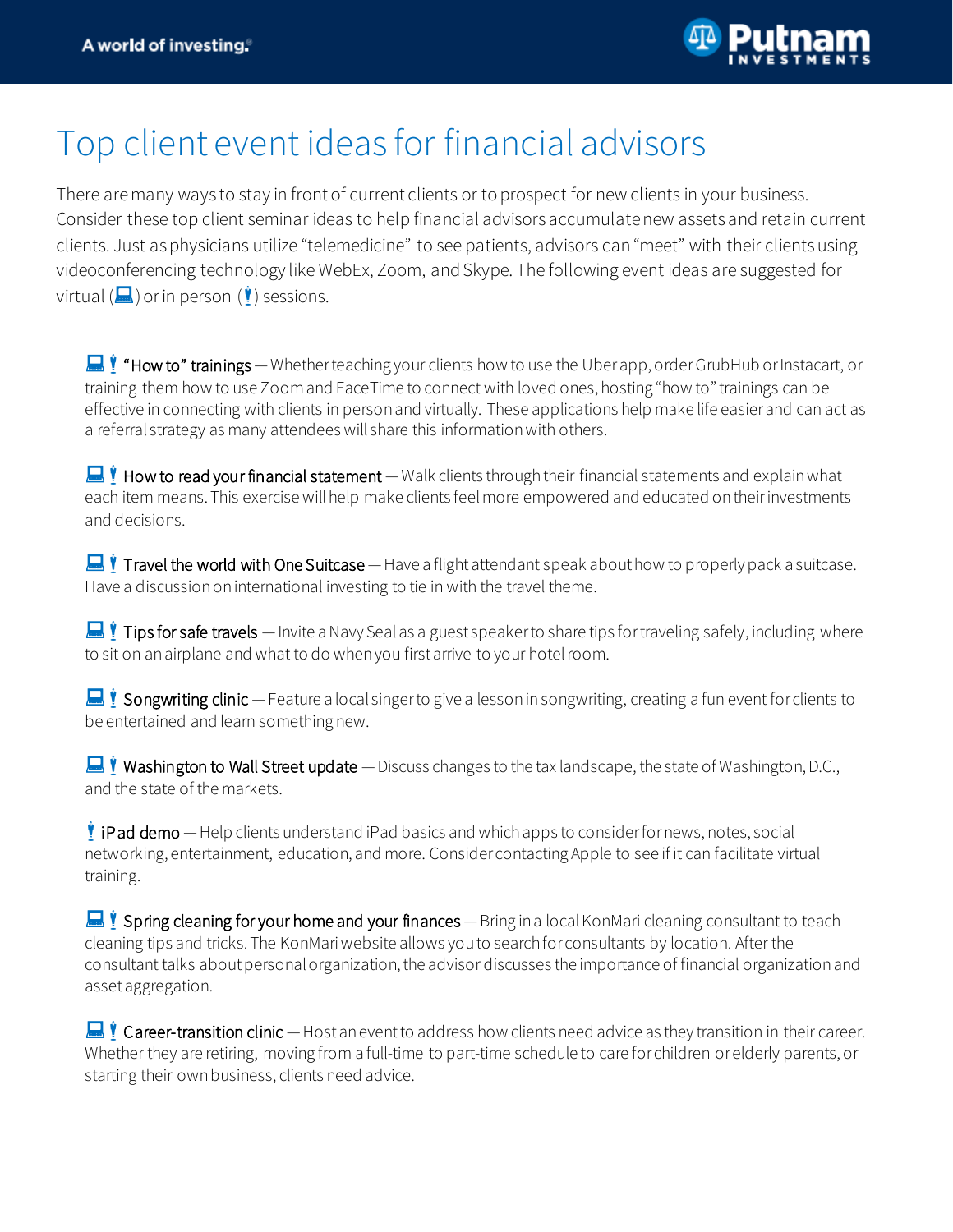

Wine down to the weekend — Invite five of your best clients and their spouses to a wine-tasting event with a sommelier. Purchase the wines in advance and include tasting notes and value-add literature in a kit for clients. This also works great as *Wine,Women and Wealth*, creating a "wine night" withconversations about best practiced wealth strategies for women.

 $\blacksquare$   $\blacksquare$  Going green — Invite an employee from Whole Foods to speak to the group (Whole Foods Go Green seminar) about the easy, everyday things we can do to save the environment. Close the meeting by presenting 10 simple things to know about investing for retirement.

Are you ready for college?  $-$  Have a college representative or perhaps a local high school guidance counselor speak to a group of parents about how their child can prepare for the college application process. You can then speak about funding the child's college education with a 529.

Be a healthier you: Physically and financially — Have a local nutritionist, personal trainer, or life coach speak about healthy habits and living in balance. Discuss healthy habits to help in reaching financial goals.

**Identity-theft clinic** — Check with your local police department or FBI office and have an expert give a session on how to avoid identity theft.

Cybersecurity training — Join forces with LifeLock, including speakers from The National Organization for Victim Assistance (NOVA). Offerfree information to educate the audience onthe many ways their information can be used fraudulently and how to take protective measures to minimize risk.

Social Security/Medicare update — Partner with the Social Security Administration on a client event. The SSA has speakers in local communities that will provide an update on the state of Social Security.

**Panel discussion** — Partner with local Centers of Influence (COIs) on various subject matter areas such as life, wealth, and self-defense. Host a virtual panel discussion where each selected speaker shares 5 minutes on a topic. This quick hit around the horn format can be great as a women's event or with your top clients.

**Final days symposium** — Bring in a mortuary spokesperson, estate attorneys, and long-term care specialists to discuss planning for those final days.

 Cooking class —Host a cooking class fromyour own home with5 clients and 5 prospects. Bring in a local chef to cook and instruct the group. Hosting this in your own home helps connect on a more personal level with clients.

 G olf clinic —Invite a client and two friends to meet with a golf pro for private instruction followed by a round of golf. Some cities offer a downtown location for video swing analysis and a private lesson for a small group. This could be done after work and, if it is an indoor venue, is not weather sensitive. This offers you an opportunity to talk to clients about retirement planning so they can continue to enjoy golf in their golden years.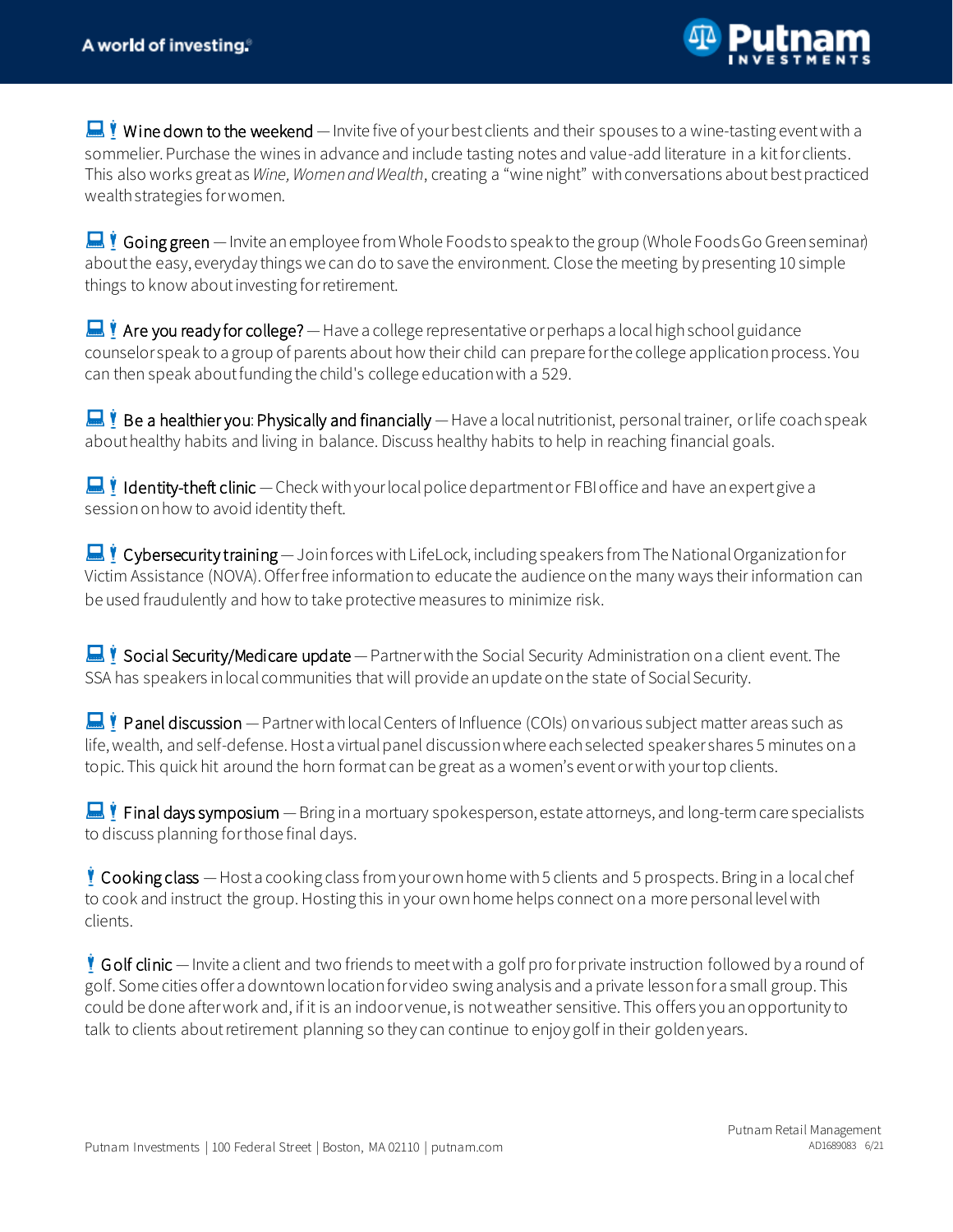

Pefend yourself (and your portfolio) — Invite clients and prospects (works well with Mom's Morning Out groups, PTA, etc.) to participate in a 30-minute self-defense class with an instructor. The group then goes to lunch to hear how to defend their portfolio from Uncle Sam (tax strategies), difficult markets, inflation, etc.

 Paper-shredding event —Provide a quick update to clients and prospects about how long to keep financial documents, discuss the importance of shredding to protect identity, and then shred away! Hire a professional shredding service to bring a truck to your location.

 Back-to-school open house —Put together a robust "syllabus" of classes that clients and their family members can attend. Classes can range from financial topics like asset protection to lifestyle and fun events like "Introduction to Xbox" or a classic car show in the office parking lot.

**!** Pumpkin patch — Bring the pumpkin patch to your office parking lot. Invite clients to come pick out a pumpkin and have a pumpkin-carving contest.

**Food-truck event** — Host a food truck event in your parking lot and invite your clients and their friends to attend for a unique dining opportunity. Many cities today have food trucks that include different types of food.

Valentine's Day lunch — Invite widowed and divorced clients to a luncheon on Valentine's Day. Have a Barber Shop Quartet serenade the clients, present a red rose to each client, orhost a poetry reading at a local coffeehouse.

**Luxury-car cocktail party** — Invite clients and prospects to a cocktail party to see the latest in luxury vehicles. Reach out to a local luxury car dealer and tell them that you would like a fleet manager to come out with a couple of the latest and greatest models.

 $\bullet$  Happy-hour headshots  $-$  Invite working professionals and a photographer to a local restaurant for appetizers, drinks, networking, and the opportunity to get an updated professional headshot.

**Flower-arranging event** — Invite clients and their guest and instruct them to bring their favorite vases. The florist makes an arrangement for each vase, demonstrating the basics of flower arranging. Each client and prospect can take their arrangements home. This is usually pretty inexpensive as the florist wants to prospect for clients too. They will often do this just for the cost of the flowers.

 G ift-wrapping class —During the holidays, contact a local department store managerand ask if they can send a gift wrapper to teach clients. Have clients bring a gift to donate to a charity of your choice.

**Fashion update** — Have a personal shopper update the audience on what's in and what's out. Partner with a local department store and include a fashion show of the season's latest style trends.

I Jewelry or watch show — Partner with a local high-end jeweler and co-host an event for clients. Serve a bit of bubbly and appetizers.